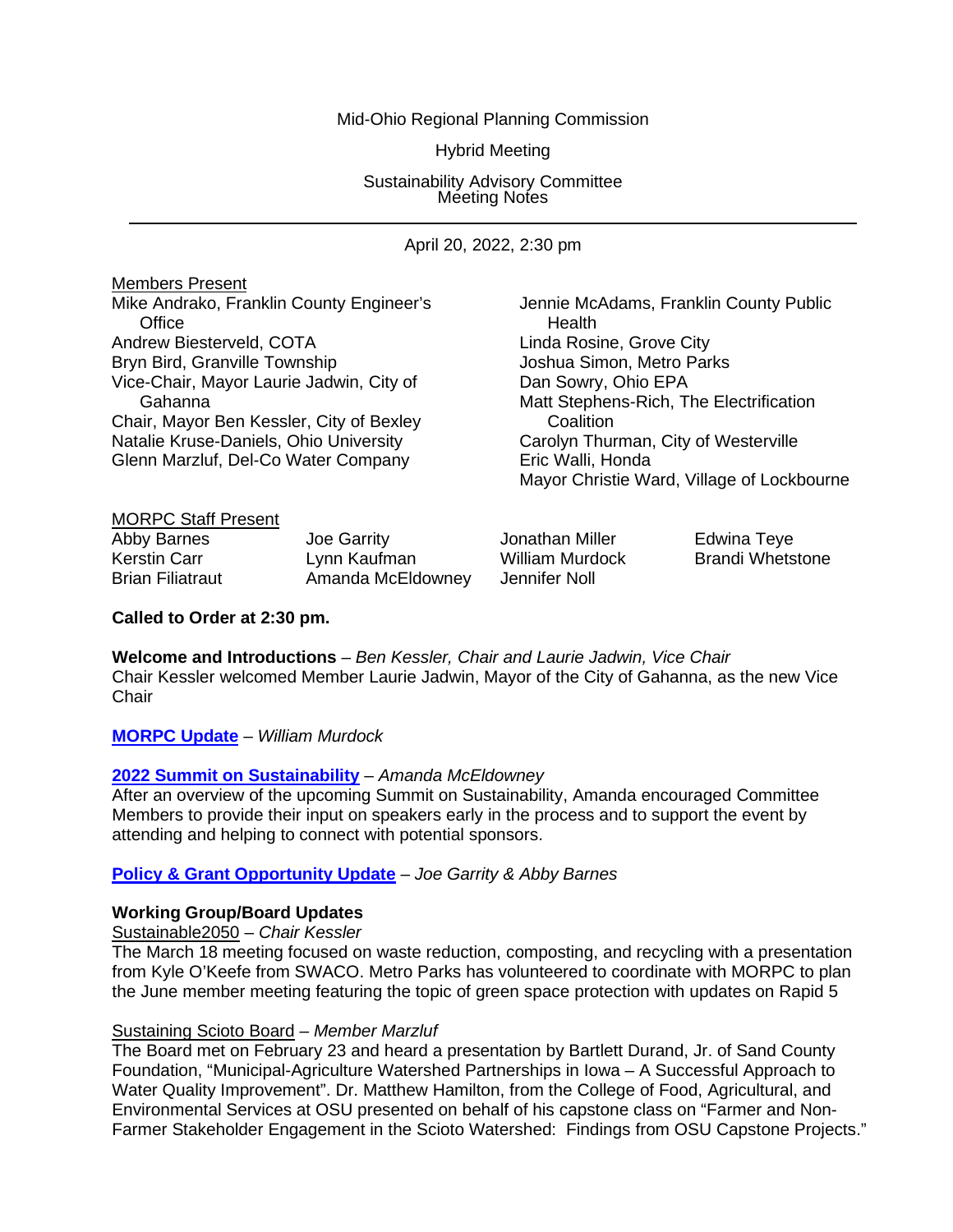Sustainability Advisory Committee Notes, April 20, 2022 Page 2 of 3

### Agricultural and Rural Communities Outreach Team

The Team met on March 17, and heard a presentation from Mark Wilson, American Farmland Trust, "Farming for Cleaner Water in the Upper Scioto Watershed: A Story Map." The Team discussed coordination of a field day/farm demonstration tour and a webinar focused on highlighting the Sustaining Scioto Board and its goals.

#### Energy & Air Quality Working Group *– Member Stephens-Rich*

The Working Group met on March 22 to discuss engagement strategy surrounding SB 52 and the new powers it gives County Commissioners and Township Trustees to restrict utility-scale solar and wind. Members recommended drafting the "Energy Generation Policy Brief", a policy guide targeted for local government officials and community leaders. Once completed and reviewed by the Working Group, Chair Stephens-Rich will present the policy guide to the Sustainability Advisory Committee for review and approval.

#### Solar

The cities of Delaware and Upper Arlington recently earned bronze and gold SolSmart designations, respectively. The City of Upper Arlington is the first community to earn gold in the State of Ohio.

## Air Quality

The Neighborhood Level Air Monitoring Program is continuing. Staff recently applied for a federal air monitoring grant with a focus on environmental justice and health disparities.

#### Central Ohio Greenways Board – *Member Andrako*

The Central Ohio Greenways (COG) Board met on March 9 with the Board discussing the formation of a Nomination Committee to assist with filling open Board and Working Group seats. The Board also chose to temporarily merge the Trail Development & Partnership Working Groups and the Marketing/ Communications & Operations/Access Working Groups.

#### Celebrate Trails Day

Working Group Members have been working toward Celebrate Trails Day, Saturday, April 23. Events will take place in communities across Central Ohio, including Dublin, London, and Knox County. MORPC staff, COG partners, trail user groups, and community organizations will be participating in a Celebrate Trails event at Genoa Park, as part of the Earth Day Columbus celebration.

### Outdoor Trails Passport

The Outdoor Trails Passport program has been relaunched. The online application rewards trail users with an opportunity to win prizes by checking in at over two dozen locations across the COG network.

#### Trail Town Framework

Working Group Members continue to advise MORPC's Trail Town Framework which will provide recommendations to rural towns and communities regarding use of trail connectivity for economic development, tourism, and quality of life. The project remains on schedule to be completed in July.

### Regional Trail Wayfinding Strategy

A MORPC/COG proposal to complete a regional trail wayfinding strategy was selected to be included in the ODOT SFY23 Statewide Planning & Research (SPR) Part A Work Program.